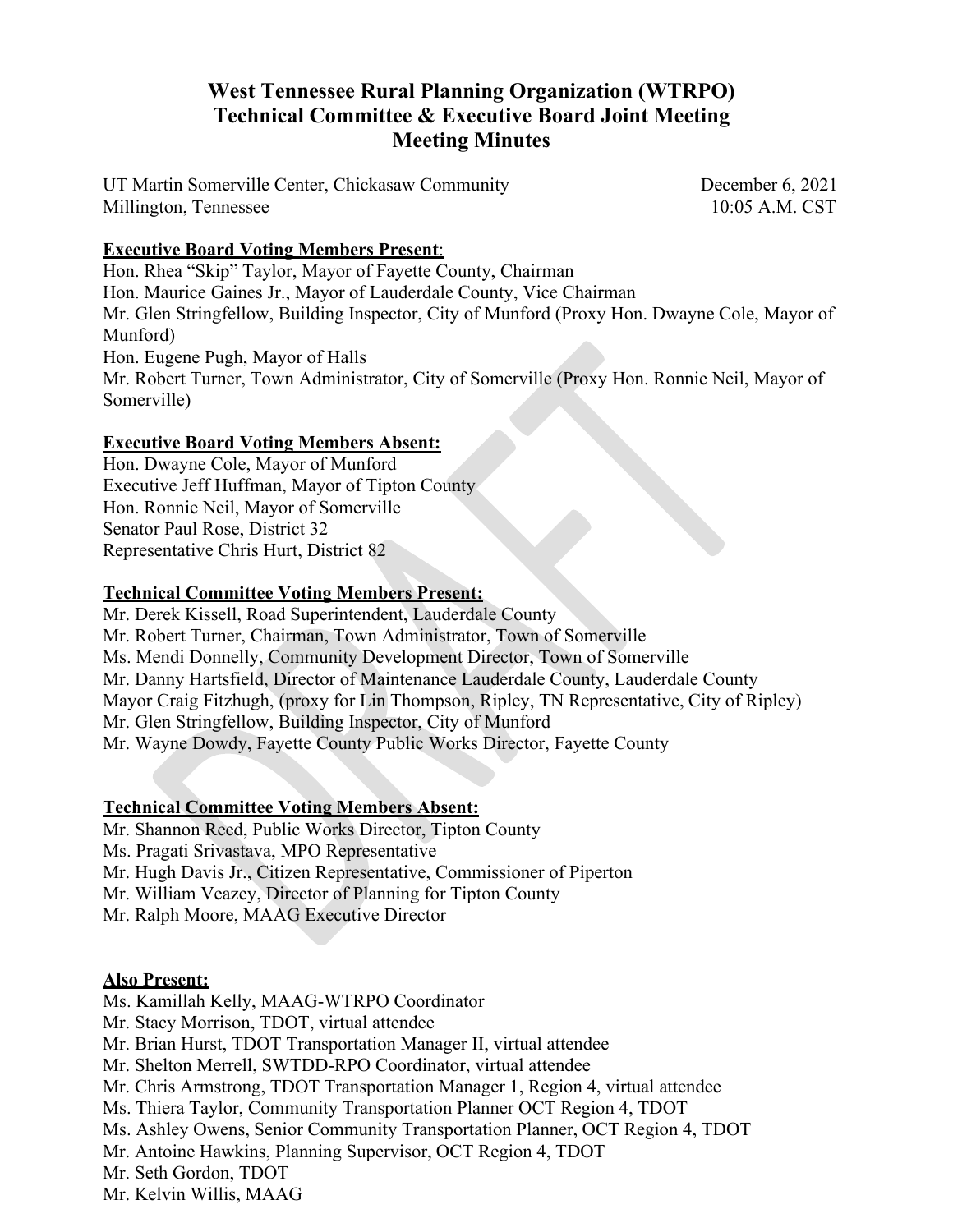Ms. Amanda Faurbo, Atoka, TN Mr. Marc Woerner, Atoka, TN Mr. Matalee Hall, Mason, TN

## 1. **Call to Order/Welcome/Introductions**

Executive Board Chair Hon. Mayor Rhea "Skip" Taylor called the meeting to order at 10:05AM.

#### 2. **Roll Call**

Hon. Mayor Rhea "Skip" Taylor called the roll as Ms. Kamillah Kelly, WTRPO Coordinator, marked off roll. **Establish Quorum Meeting**

## 3. **Approval of Executive Board Meeting Minutes**

**MOTION** by Mayor Gaines to approve the **SECONDED** by Mr. Glen Stringfellow. Unanimously **APPROVED**.

## 4. **Election of WTRPO officers**

Approval of WTRPO Executive Board ex officio and appointed members **MOTION** by Mayor Pugh to approve the **SECONDED** by Mayor Gaines. Unanimously **APPROVED.** Approval of WTRPO Executive Board legislative member Senator Paul Rose **MOTION**  by Mayor Gaines to approve the **SECONDED** by Mr. Derek Kissell. Unanimously **APPROVED. MOTION** by Mayor Gaines to change WTRPO bylaws to include three TN State Representatives from the Tennessee General Assembly House of Representatives **SECONDED** by Mayor Pugh. Unanimously **APPROVED.** Approval of WTRPO Technical Committee appointed members **MOTION** by Mayor Pugh to approve the **SECONDED** by Mayor Gaines. Unanimously **APPROVED.** Approval of WTRPO Technical Committee nominated officers of Lauderdale and Fayette County **MOTION** by Mayor Pugh to approve the **SECONDED** by Mayor Gaines. Unanimously **APPROVED**.

Vote for WTRPO Tipton County Municipal Representative for the Technical Committee: Mayor Walker 8 votes and Mr. Glen Stringfellow 1 vote . Mayor Walker elected as the new Tipton County Municipal Representative.

## 5. **WTRPO Updates & Grants**

Ms. Kelly announced updated information about the Multimodal Access Grant; Traffic Signal Modernization Program Grant; Transportation Alternatives Program (TAP); and Transportation Planning Grant.

## 6. **TDOT Updates**

Mr. Hawkins shared updates on TDOT Highway System Access Manual, traffic monitoring cameras, and new TDOT Commissioner.

## 7. **Ranking of TDOT Project Prioritization**

Mr. Brian Hurst presented virtually on the TDOT Project Prioritization list for the WTRPO which included information on 3-year plan, comparison data, county economic status, project development, criteria, and score.

#### 8. **Questions/Discussion**

SR 19 and I-69 ranking significance was discussed. Other RPOs and MPOs ranking was discussed. Requested for TDOT project and development staff/ TDOT project prioritization staff; TN ECD staff; Megasite members; and TN state legislators to attend next in-person meeting to provide more information before the WTRPO Board votes on the ranking of the projects.